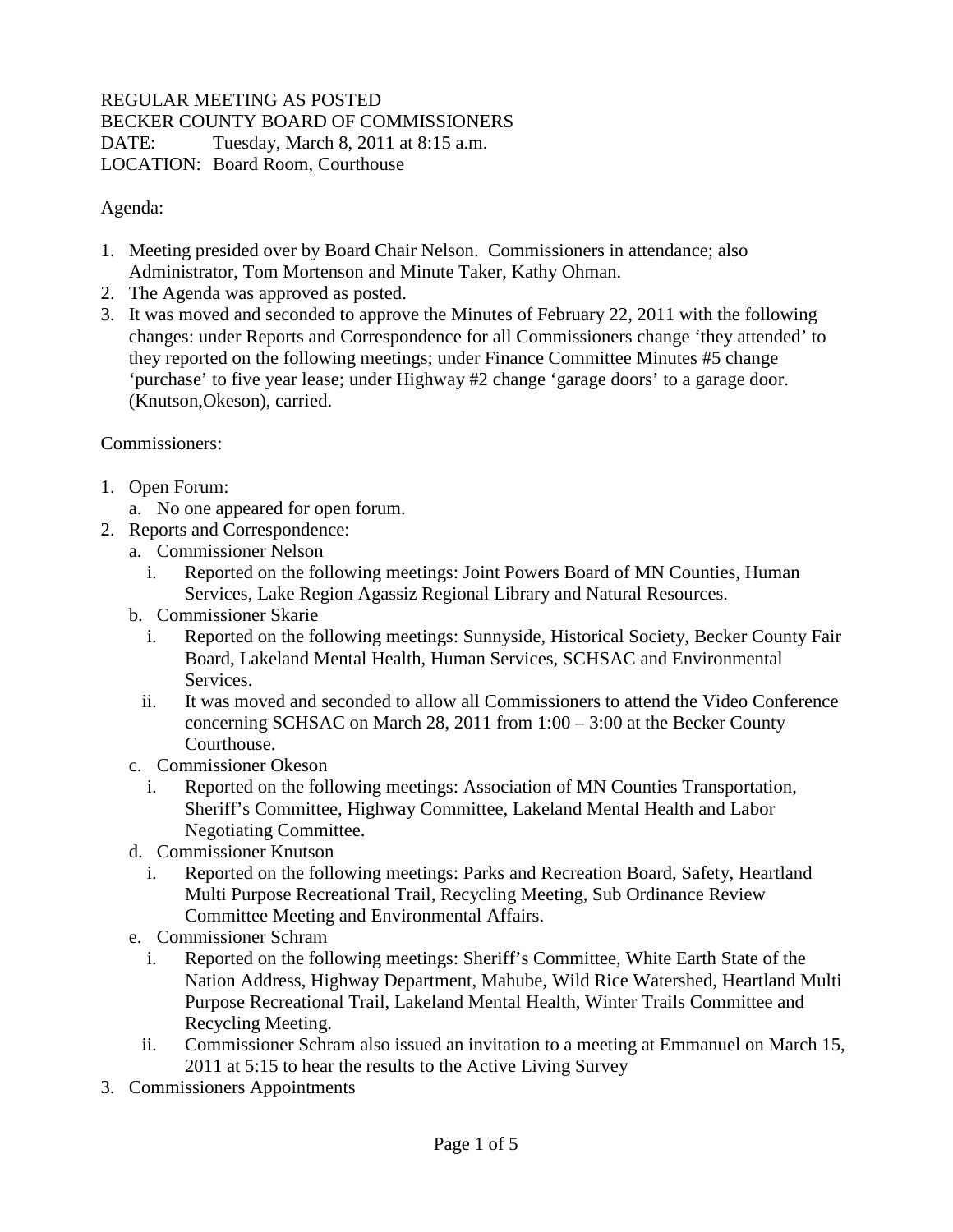- a. It was moved and seconded to appoint the following Commissioners to be Policy Committee Members for the Association of Minnesota Counties; Commissioner Nelson to the Environmental & Natural Resources, Commissioner Okeson to Transportation, Commissioner Skarie to Health and Human Services if Nancy Nelson doesn't continue to be a member, Commissioner Skarie to Public Safety and Reappoint Commissioner Schram to General Government. (Knutson, Schram), carried
- b. It was moved and seconded to appoint David Knopf to the Planning and Zoning Ordinance Review Committee. (Okeson, Knutson), carried.

## Auditor/Treasurer

1. 1. It was moved and seconded to approve Resolution 03-11-1C to approve the Gambling Application for exempt permit to conduct a raffle for the Cormorant Lions Club on September 30, 2011 at the Cormorant Community Center located at 10929 County Highway #5 in Lake Park, MN 56554 in Cormorant Township.

## Finance Committee Minutes:

- 1. It was moved and seconded to approve the regular Claims, over 90 day claims and an additional claim for postage prepayment for tax statements and Auditor's Warrants.
	- a. Detroit Lakes Newspapers in the amount of \$438.84 due to missing invoice.
	- b. Tweeton Refrigeration in the amount of \$538.66 due to missing invoice.
	- c. Postage prepayment for tax statements in the amount of \$8,870.50.
	- d. Auditor's Warrants for 2/22/2011 in the amount of \$23,933.56, and 3/1/2011 in the amount of \$24,962.60. (Skarie, Schram), carried.
- 2. The Human Services claims were reviewed and it was recommended to approve when presented.
- 3. It was moved and seconded to approve the Capital Improvement request of conversion of real estate document images into existing software in the Recorder's Office for the amount of \$2,875.00 and the Capital Improvement request to have marriage books rebound in the Recorder's Office for the amount of \$8,092.09. (Okeson, Skarie), carried.
- 4. It was recommended to approve when presented the request to replenish the inventory of rain barrels and compost bins in Environmental Services.
- 5. It was recommended to approve when presented the low three bids from Dust Coating, Inc for magnesium for the Highway Department.
- 6. It was recommended to approve when presented the low bid from Flint Hills Resources for bituminous materials for the Highway Department.
- 7. It was recommended to approve when presented the annual membership of \$5,000 in Western Area Cities and Counties Organization (WACCO) for the Highway Department.
- 8. It was recommended to approve when presented the purchase of six rolling work platforms/ ladders for the Highway Department.
- 9. It was recommended to approve when presented the Resolution 03-11-1A to accept a Minnesota Department of Natural Resources Grant #B52666 for the amount of \$27,569.00 for fiscal year 2011 for the Sheriff's Department.
- 10. It was recommended to approve when presented Resolution 03-11-1B which is a continuation of a Joint Powers Agreement between the Becker County Sheriff and the Minnesota Bureau of Criminal Apprehension.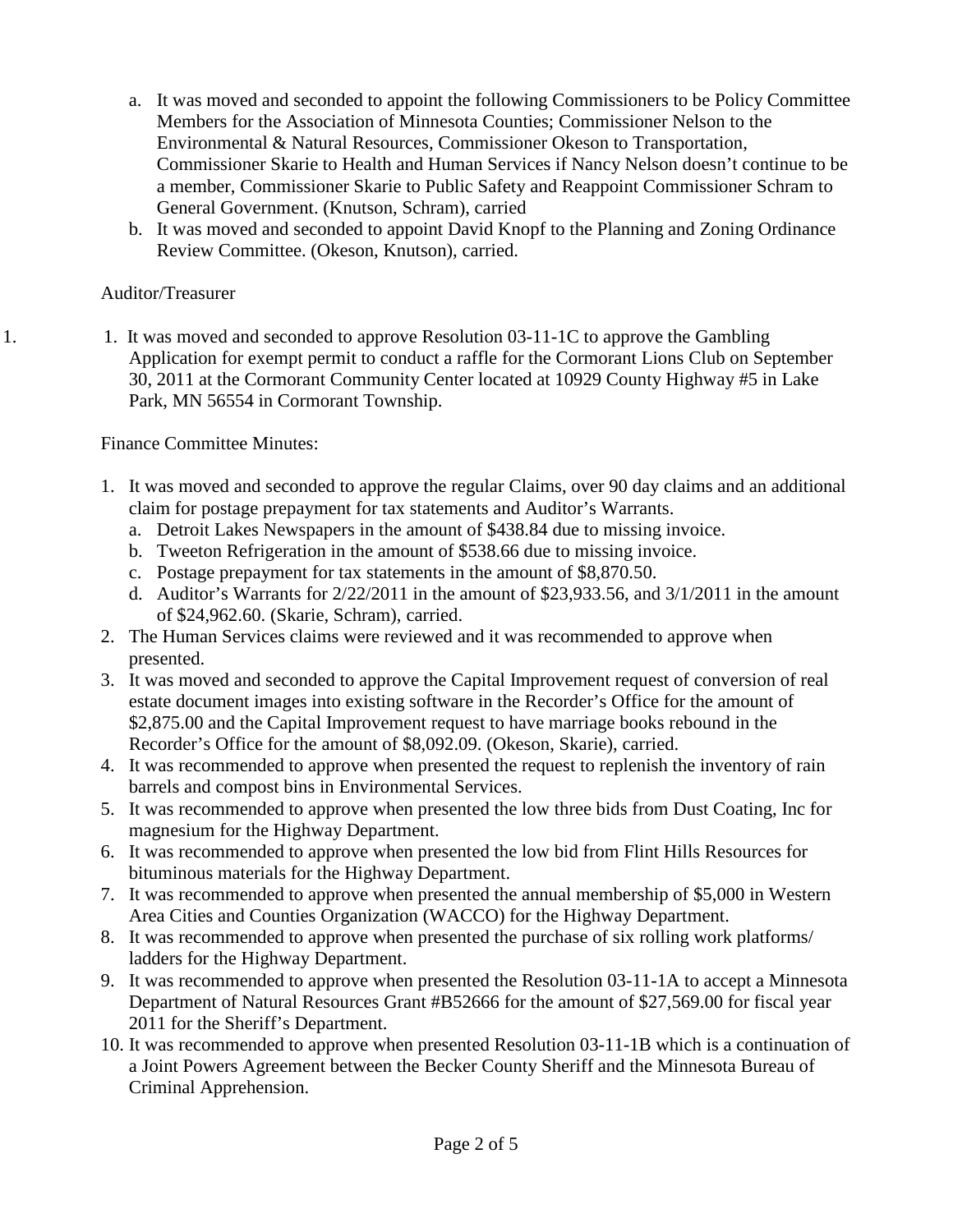- 11. It was recommended to approve when presented the low bid for an electric hand dryer for placement at the Minimum Security building.
- 12. It was moved and seconded to authorize the Auditor/Treasurer to spend \$5,000 for an actuarial study for the year ended 2010. (Schram, Knutson), carried.
- 13. It was moved and seconded in accordance with Resolution/Proclamation 03-11-1G that a Zebra Mussels Alert be included in the 2011 property tax statements. The estimated cost of \$1,500 - \$2,000 to come from the County Budget. (Schram, Skarie), carried.
- 14. Tom Mortenson, County Administrator discussed the February  $16<sup>th</sup>$  OSHA inspection report. A meeting has been scheduled for March 8, 2011 at 1:00 to discuss options. Mr. Mortenson also discussed the space needs committee.
- 15. It was recommended to approve when presented an amendment to the IV-D services grant for DHS from Human Services.
- 16. It was recommended to accept when presented an additional \$18,400 SELF funding for Human Services.
- 17. It was recommended to approve when presented Resolution 03-11-1D to purchase a work surface (desk) for the MCD unit at Human Services.

Assessor: Steve Skoog Presented.

1. There were no abatements.

Environmental Services: Steve Skoog Presented.

- 1. It was moved and seconded to approve the request to purchase Rain Barrels for \$8,620 and compost bins for \$4,490 to replenish the supply for sale in Environmental Services for the total of \$13,130.00. (Skarie, Okeson), carried.
- 2. Mr. Skoog discussed two items they will be working on: the Float Control Ordinance and the 10-year Solid Waste Plan for 2012. He asked if the Commissioners had any questions or anything they would like to have included in either plan.

Sheriff's Department: Tim Gordon Presented.

- 1. It was moved and seconded to approve Resolution 03-11-1A to authorize the Board Chair and the Becker County Administrator to sign on behalf of the County for the annual County Boat and Water Safety Grant #B52666 in the amount of \$27,569.00. Terms of this agreement are from January 1, 2011 through June 30, 2012. (Schram, Okeson), carried.
- 2. It was moved and seconded to approve Resolution 03-11-1B to approve Joint Powers Agreements with the State of Minnesota, Department of Public Safety and Bureau of Criminal Apprehension with the County of Becker on behalf of its County Attorney and County Sheriff. (Schram, Okeson), carried.
- 3. It was moved and seconded to accept the lowest bid from Malstrom Electric of \$871.00 for the labor and materials to install one hand dryer in the minimum-security jail. (Okeson, Schram), carried.

Becker County Senior Coordinator: Karen Lenius Presented.

1. Karen Lenius presented a report concerning Becker County Senior Coordinator activities from January 1, 2010 – December 31, 2010. The Senior Coordinator program works with Mahube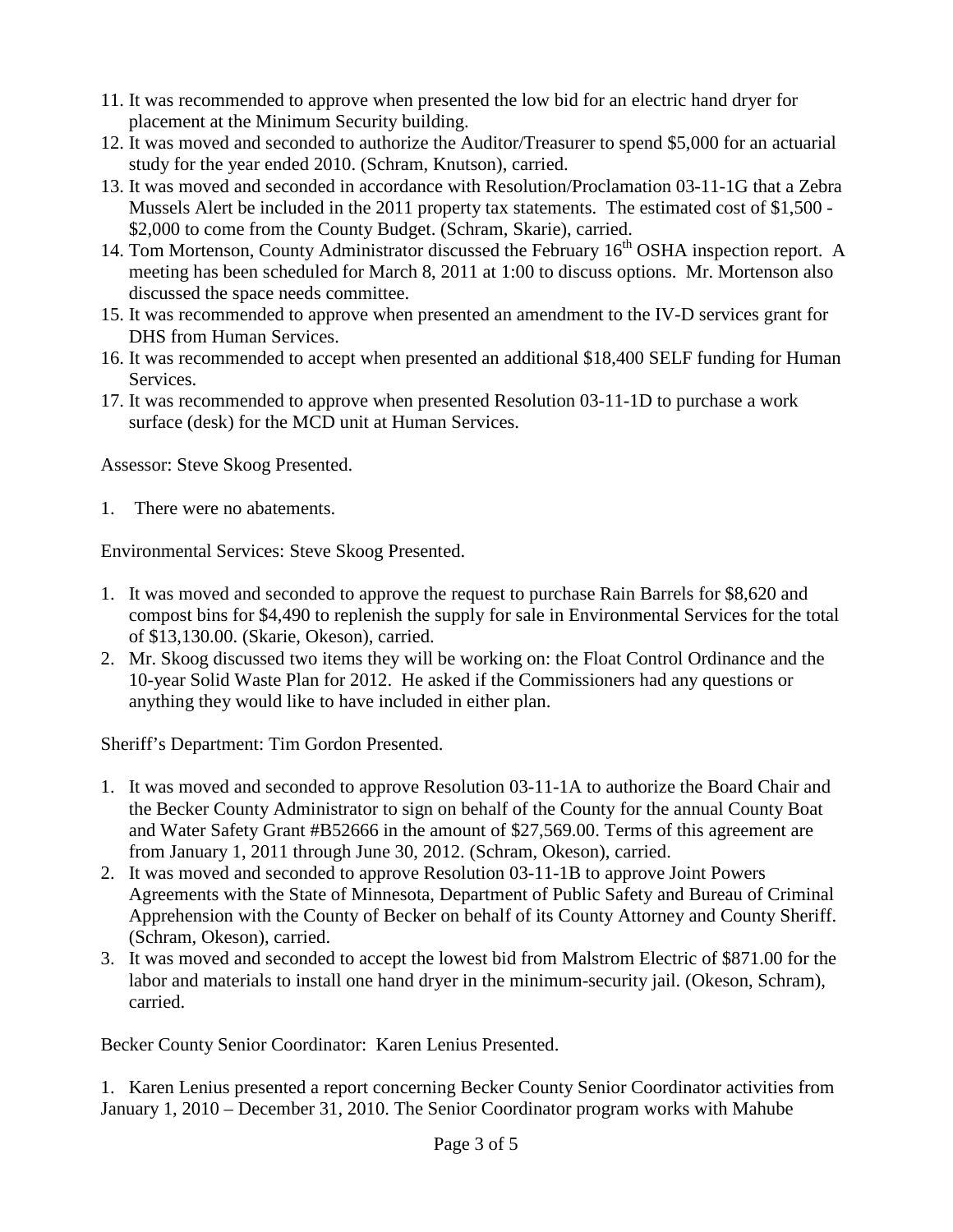Community Council as part of the Minnesota Board on Aging and the Land of the Dancing Sky Area Agency on Aging. She networks with public and non-profit agencies to advance the concerns and priorities of seniors and citizens with disabilities. This is a collaborative program designed to provide resources, referrals and direct services to elderly and disabled individuals and family members living in Becker County.

Human Services, Nancy Nelson presented:

- 1. It was moved and seconded to amend the agenda to delete under Human Services 2a) i. First Link. (Knutson, Skarie), carried.
- 2. It was moved and seconded to approve the Purchase of Service Agreements with Barbara Van Offeren, LLC for adult foster care, respite care and supportive living services for adults. (Skarie, Schram), carried.
- 3. It was moved and seconded to approve the cooperative agreement for Fraud Prevention Program with Clay County and to approve an Amendment to IV-D Cooperative Agreement between DHS, the County Attorney, the Sheriff and the courts. (Knutson, Okeson), carried.
- 4. It was moved and seconded to accept the SELFGrant in the amount of \$18,400. (Knutson, Schram), carried.
- 5. It was moved and seconded to approve Resolution 03-11-1D to purchase a work surface system (desk) for MCD unit. (Okeson, Skarie), carried.
- 6. It was moved and seconded to approve Human Services Claims, Community Health Claims and Transit Claims. (Knutson, Okeson), carried.

Highway, Brad Wentz Presented:

- 1. It was moved and seconded to add to the Highway Agenda #5 OSHA Inspection and Purchase of Rolling Work Platforms/Ladders. (Knutson, Okeson), carried.
- 2. It was moved and seconded to approve Resolution 03-11-1E to authorize and direct the County Engineer to execute and enter into a contract with Dustcoating, Inc for Magnesium Chloride Dust Control for the low bid of \$.708 per gallon. (Okeson, Schram), carried.
- 3. It was moved and seconded to approve Resolution 03-11-1F to authorize and direct the County Engineer to authorize the County Engineer to award the contracts to Flint Hills Resources for delivery of the bituminous materials. (Schram, Okeson), carried.
- 4. It was moved and seconded to enter into an Agreement between Becker County and WACCO. (Okeson, Schram), carried.
- 5. It was moved and seconded to purchase rolling work platforms/ladders for \$1,469 plus shipping and taxes. (Okeson, Skarie), carried.
- 6. Mr. Wentz and Kim Kildal presented the Annual Report for the Highway Department.

Natural Resources Management:

1. It was moved and seconded to pull  $#4, #5$  and  $#8$  parcels from the March  $11<sup>th</sup>$  Timber sale for further review of timber harvesting policies. (Schram, Skarie), carried.

Union Negotiations:

- 1. It was moved and seconded to close the session. (Knutson, Skarie), carried.
- 2. Union Negotiations.